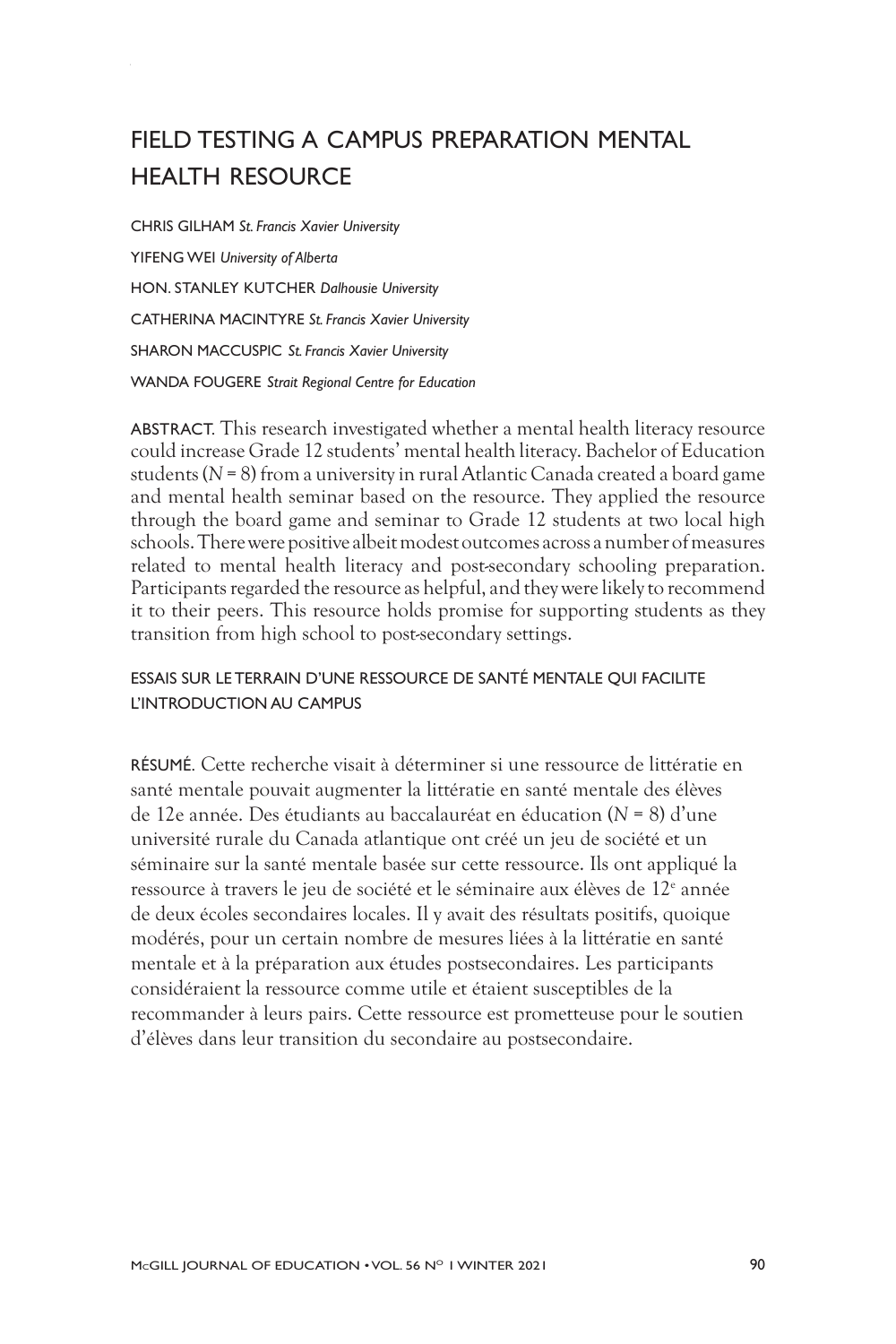Post-secondary educational (PSE) life is both a challenge and an opportunity. The transition from high school to PSE life is a time of greater independence. Many students can find this new life experience daunting. For example, the National College Health Assessment (American College Health Association [ACHA], 2017) reported that half of students "felt things were hopeless," a large majority "felt overwhelmed" and "exhausted," and more than sixty percent "felt very lonely," signalling that the process of adaptation to these new life circumstances may be characterized by emotional, cognitive, and behavioural difficulties. In addition, this part of the lifespan is associated with the onset of mental disorders such as depression, psychosis, and anxiety (Kessler et al., 2007), while tied with this onset, youth suicide is known to be the second-leading cause of death in Canadian adolescents (Mann, 2002; Navaneelan, 2012). Helping young people recognize the signs and symptoms of mental disorders may result in more timely and appropriate help-seeking for themselves and those around them. Addressing student mental health needs is now recognized as an important issue on PSE campuses (ACHA, 2017; Canadian Association of College & University Student Services [CACUSS] and Canadian Mental Health Association [CMHA], 2013; Holmes et al., 2011; Prince, 2015; Storrie et al., 2010). Our article is based on the evaluation of a mental health literacy resource created for Grade 12 students who were about to embark on post-secondary education.

Young people may not be able to recognize whether the emotional and cognitive conditions that they are experiencing could be due to a mental disorder and thus may not seek appropriate assistance. As a result, early intervention and effective treatment may not occur (Giamos et al., 2017; Kelly et al., 2007; Kessler et al., 2005). For those needing care, inadequately resourced requisite services may not be able to effectively meet this need (Giamos et al., 2017). In Canada, attempts are being made to create useful policy frameworks such as the CACUSS's *Post-Secondary Student Mental Health: A Guide to a Systemic Approach* (2013) and the forthcoming *Post-Secondary Students Standard* (https://www.mentalhealthcommission.ca/English/student standard). Some evidence-based resources designed to be deployed upon entry to post-secondary schooling to help facilitate the transition to campus are now freely and widely available (Gilham et al., 2018; Kutcher, Wei, & Morgan, 2015).

Amongst the various mental health initiatives and endeavours applied to address the above concerns, a mental health literacy (MHL) approach has been considered as the foundation for mental health promotion, prevention, and care (Kutcher, Wei, Costa, et al., 2016; Kutcher, Wei, & Coniglio, 2016). Recent studies show that effective application of best-available evidence-based classroom curriculum resources in secondary school settings improves student MHL-related outcomes, including mental health knowledge, stigma against mental disorders, and help-seeking efficacy (Kutcher, Wei & Morgan, 2015; McLuckie et al., 2014; Milin et al., 2015; Ravindrian et al., 2018). Additionally, MHL interventions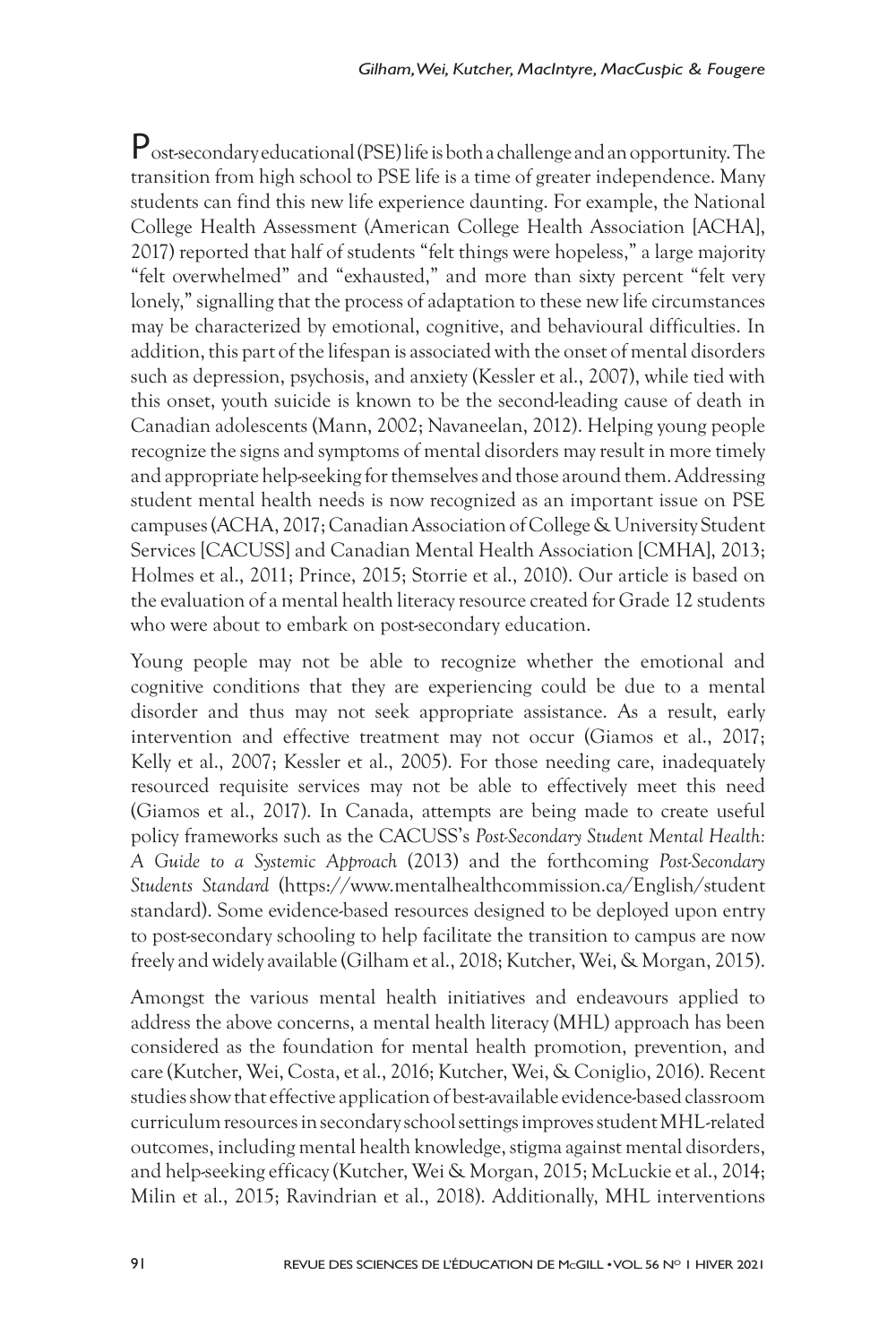can improve early identification and access to mental health care for those who require it, thus improving social, academic, and vocational outcomes (Larsen et al., 2011; McGorry et al., 2011; Mojtabai et al., 2015; Perkins et al., 2005; Scott & Happell, 2011).

Interventions designed to enhance MHL should be developmentally appropriate and contextually applied, as children and youth experience different mental health challenges at different stages of their life (Jorm& Kitchener, 2011; Kutcher, Wei & Coniglio, 2016; Milin et al., 2016; Ross et al., 2012). For example, to help address the transition to post-secondary schooling, an MHL intervention applied in the later years of secondary school must consider the emerging independence of students, the interdependence of mental health, health and life-skills competencies, and the role of peer interaction as a source of informal health support (Gulliver et al., 2010; Reavley et al., 2012; Rickwood et al., 2005). It should also come at little to no cost, be accessible, and be able to be applied easily in secondary school classrooms by teachers.

Given all the above, an early intervention for high school students is needed to help better prepare them for post-secondary schooling and be better equipped to successfully modulate the emotional, cognitive, and behavioural exigencies they experience on campus. Such an intervention may increase senior high school students' MHL in addition to providing them with useful information about the challenges and opportunities of campus life, and how to address them. Creating MHL resources with embedded life skills may also enhance student ability to successfully adapt during the transition process or to be able to assist their peers during this time.

*Know Before You Go* (*KBYG*) is a unique life skills resource specifically created for Grade 12 students to help them prepare for their post-secondary life, including through use of a board game. A brief PowerPoint seminar was created to introduce KBYG to the Grade 12 students. PowerPoint slides contained information on mental health literacy, understanding stress as an important everyday feature of life necessary to build resiliency, and the importance of knowing the impact of having too little or too much stress. This latter aspect of stress is important for the KBYG board game, which requires students to work together to modulate their stress levels as they navigate the life challenges of transitioning from high school to post-secondary settings. The present article describes the field test of KBYG for its potential impact on MHL prior to its wider dissemination in the community. The research questions addressed in this intervention were to what extent would the seminar, board game play, and engagement with KBYG:

- increase the Grade 12 students' MHL, in particular, their knowledge about topics related to post-secondary life and mental illness,
- increase the Grade 12 students' perceived sense of preparedness for post-secondary education,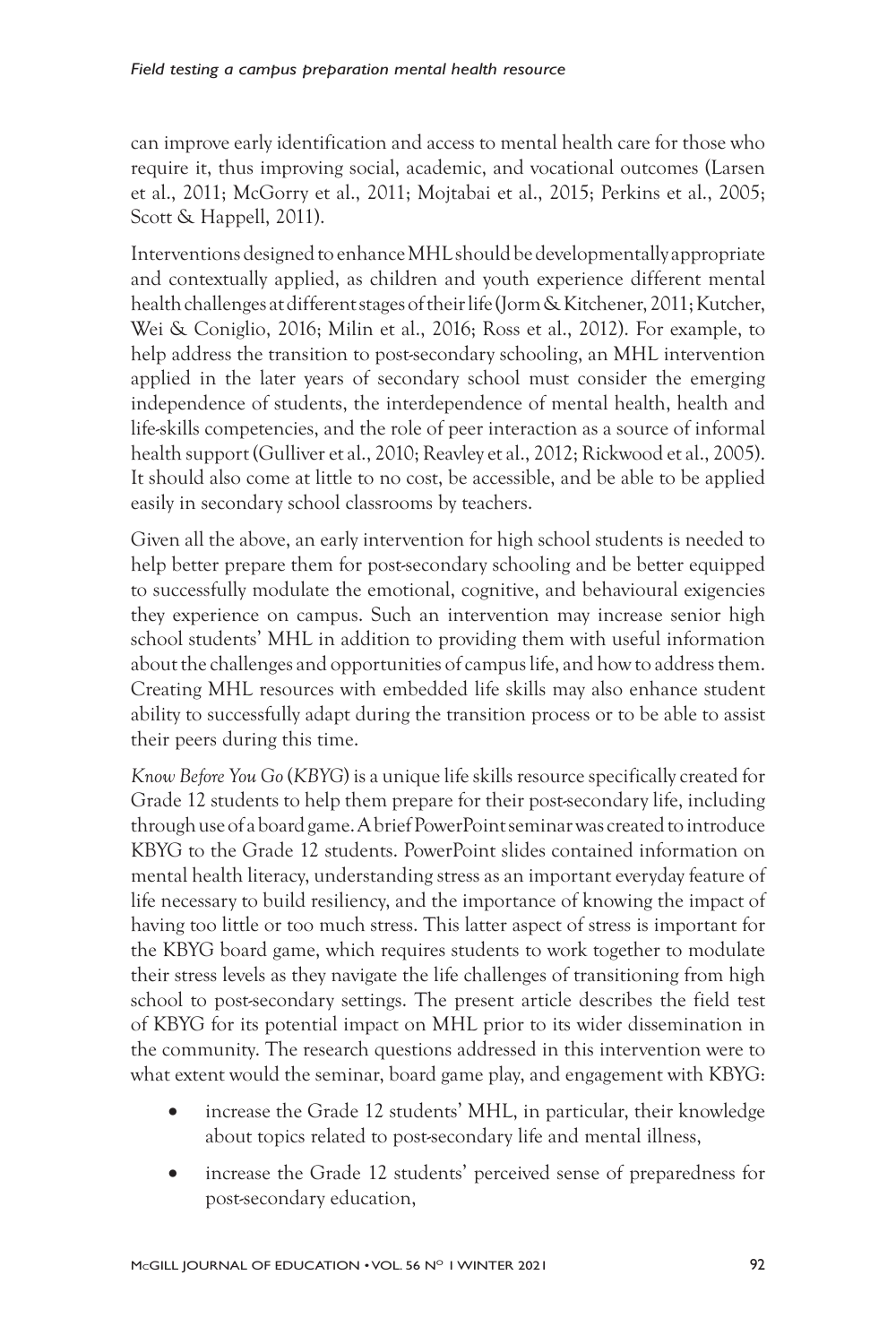- be perceived as being of benefit by the Grade 12 students, and
- lead to students recommending KBYG to their peers.

## **METHOD**

## *Intervention*

KBYG is a campus preparation MHL resource in which mental health components are embedded in a publication (available online or as hard copy) that contains a host of important considerations related to preparation for campus life. It was created with input from various stakeholders, including students, teachers, parents, mental health experts, and educators through collaboration between a youth mental health knowledge translation and implementation team at a Canadian university and a Canadian provincial department of education. The KBYG resource was approved for student use in the province where it was created. It contains life-skill strategies and information on many topics, including finance, academic work, living with peers, identity, sexuality, substance use, and career planning. Embedded throughout KBYG is information about how to maintain good mental health, build resilience, and seek mental health care as needed.

In this field test, KBYG was additionally enriched for classroom application through the creation of a board game and classroom seminar approach that was provided to Grade 12 students in two rural high schools in a province in Atlantic Canada.

In a Bachelor of Education (BEd) mental health course, a small team of eight BEd students from a university in rural Atlantic Canada (with assistance from the instructor for the mental health course) created a board game and an MHL seminar (including PowerPoint slides and handouts) based on the KBYG resource. With support from the instructor, the BEd students practised their seminar presentation. They then applied the KBYG resource through the board game and seminar to two-hundred-and-twelve Grade 12 students at two local high schools. The board game and seminar were created to enhance student self-directed learning of the KBYG resource.

# *Procedure*

Following university and school board research ethics approval, to deliver and evaluate the intervention the research team collaborated with representatives from the local Centre for Education and with high school guidance teachers and administrators from two local high schools. The two high schools chosen for the implementation were the two closest to where the university campus is located. Both have been previously involved with the research team in various education-related collaborations. The lead researcher introduced KBYG to the school administrator and teachers, and both schools volunteered to participate in this field test. The intervention took place between the months of February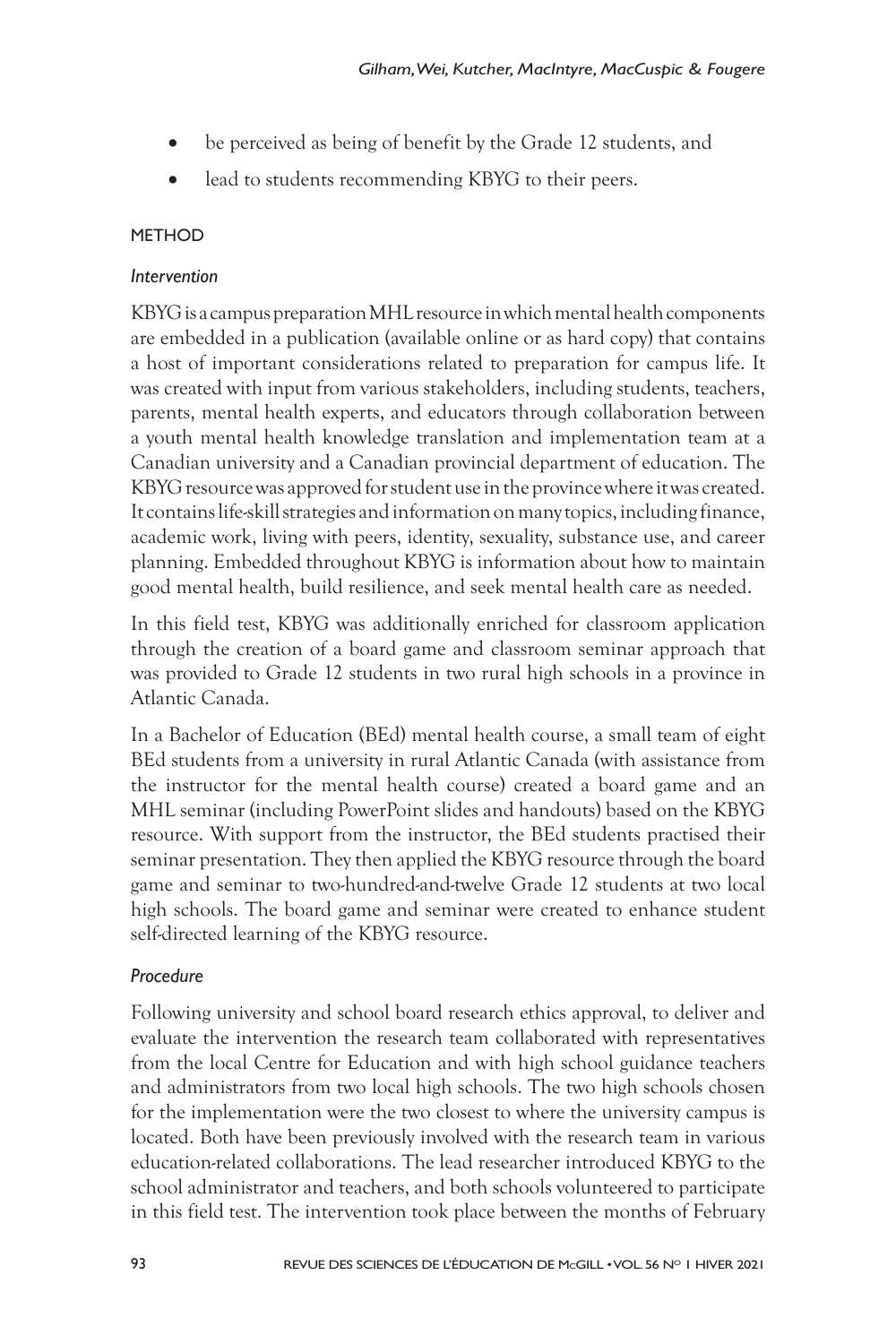and April 2018. All Grade 12 students (*N* = 212) enrolled at the two high schools were invited to engage in the MHL seminar, play the board game, and read an online format of KBYG. The in-classroom sessions were 90 minutes in total and were led by the BEd students, who engaged in the following activities to prepare for and then administer the intervention:

- update their learning on core MHL information from KBYG;
- • create a 45-minute MHL board game (*Thrive*);
- create a 30-minute MHL PowerPoint seminar:
- facilitate the pre-test of the Grade 12 students;
- deliver the 30-minute PowerPoint seminar followed by a 45-minute facilitation of the board game to the Grade 12 students; and
- facilitate the post-test of the Grade 12 students.

A one-month follow-up test was conducted by the lead researchers and the administrators of the two high schools.

The PowerPoint seminar was a single set of slides, which included information about KBYG and instructions on how to play the game. Each slide consisted of either text that the BEd students could read aloud or graphical information accompanied by detailed notes that they used to explain the content of the slide. This introduced the topic, explained how the game was used, and helped ensure the same content was delivered to all participants.

The board game relies upon scenario cards involving direct examples where KBYG knowledge would be helpful. The scenarios are complex and real to life. Because of the sensitive nature of the scenario cards, PowerPoint slides addressing respectful game play were included. Students were reminded that in engaging with the game and the content, they were responsible for thinking of the experiences of others in the room and were asked to engage respectfully with the content. Finally, several slides introduced the students to the electronic version of KBYG and provided information about where and how to access it. Students' electronic access of the resource was not tracked in this field test.

Depending on the availability of the school sites and our intervention team, and due to our hope to assess the impact of different approaches to implementing KBYG, slightly different delivery approaches were applied at the sites. We attempted to follow a version of a non-randomized, stepped-wedge design (Hemming et al., 2015; Hussey & Hughes, 2007), but because of changing school schedules we were not fully able to time the surveys appropriately. At what we describe as the early-intervention school, students were gathered in groups to engage with the board game immediately upon introduction of the online resource and a seminar at the school. At what we describe as the delayed-intervention school, the board game application was put off until two weeks after the initial introduction to the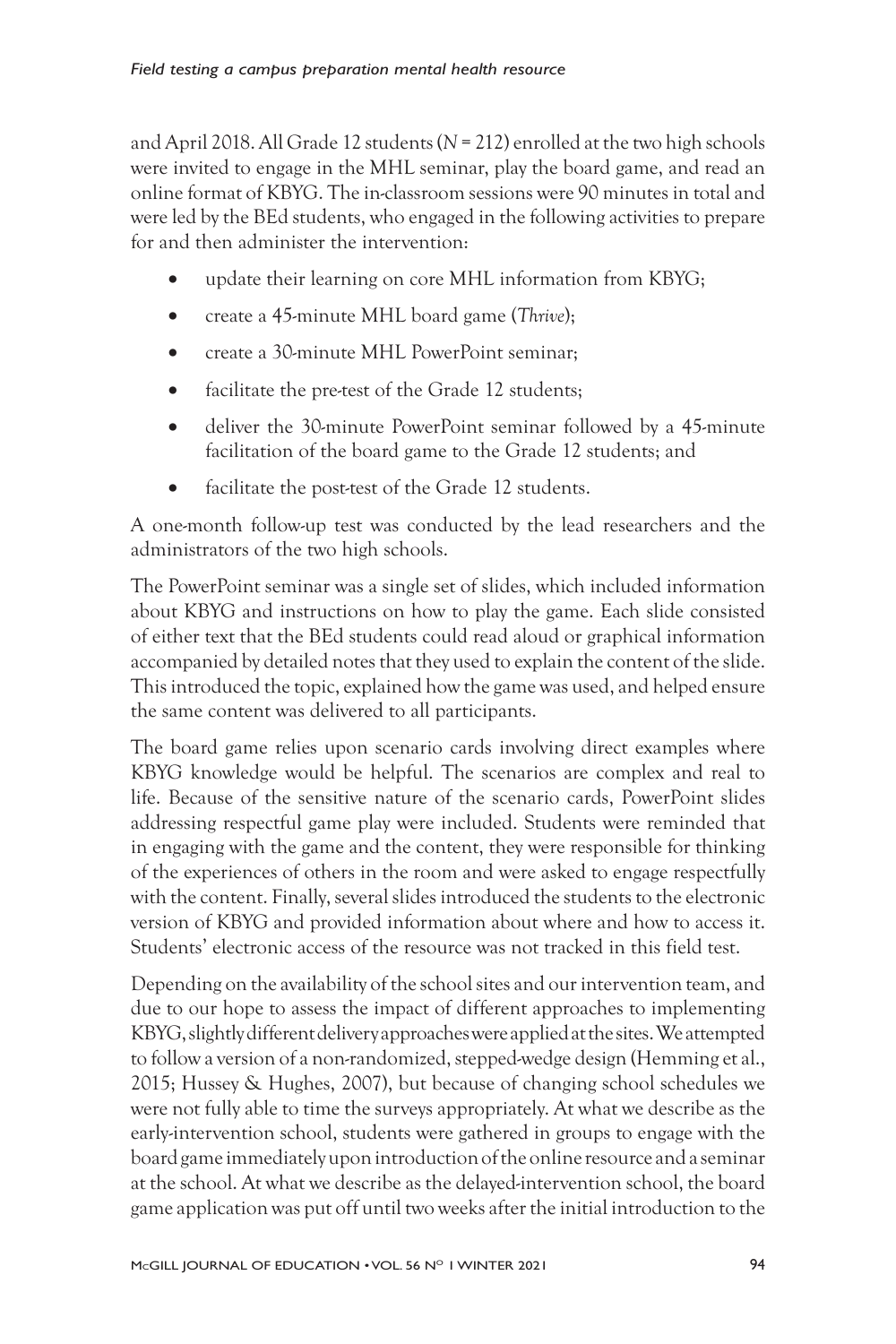online resource. Through this design, data from the early-intervention site and delayed-intervention site were to be compared, which would help inform whether immediate play of the board game was a more powerful tool for increasing MHL than exposure to the resource over a two-week period followed by board game play. We did not include a group of Grade 12 students who would simply play the board game without an introductory seminar because board game play relies upon an understanding of the stress curve, which is found in the resource but more easily explained directly in the seminar. Furthermore, we felt that setting the context for the importance of the topic through the seminar would help with student engagement during board game play.

At the delayed-intervention school, students received a seven-slide PowerPoint introduction to the resource without immediate application of the board game. The seminar was similarly delayed. In this introduction, students saw a slide about KBYG and then two slides with the outline of the content they would find in the KBYG resource. Then, students saw one slide explaining that the BEd students had made a board game but did not receive any information on how the board game was to be played—only that the BEd students would be visiting again in two weeks to play it. Over the course of the next three slides, students completed the Google Form pre-test, received a QR code that they could use to access a free PDF version of the resource, and were encouraged to review the online format of KBYG over the next two weeks. Two weeks later, students at this site were exposed to the board game applied in similar fashion to the one provided earlier to students at the early-intervention school. This design allowed students in both schools to read KBYG during the same two-week period, but the board game and mental health seminar were delayed at one site so that the researchers could investigate whether the delivery timing of the board game and seminar would make a difference on the measured outcomes.

# *Participants*

A total of 212 students (102 male, 103 female, 3 other, and 4 who "prefer not to say") participated in the KBYG intervention. All but one participant were in their Grade 12 year. Most of the participants were in the early-intervention school (*n* = 179, 84.4%) compared to the delayed-intervention school (*n* = 33, 15.6%). A power analysis revealed that, based on the difference between two group means (matched pairs), comparison effect size observed in previous similar mental health literacy studies (*d* = .20), an *n* of approximately 199 would be needed to obtain statistical power at the recommended .80 level (Cohen, 1988).

## *Measures and Statistical Analysis*

For all measures, Google Forms (a cloud-based survey tool) or paper copies of the assessment tools were used. In all tests, knowledge was assessed using a 20-question *true*, *false*, or *do not know* survey. These tests included questions addressing life skills such as sexuality, relationships, identity, and resilience.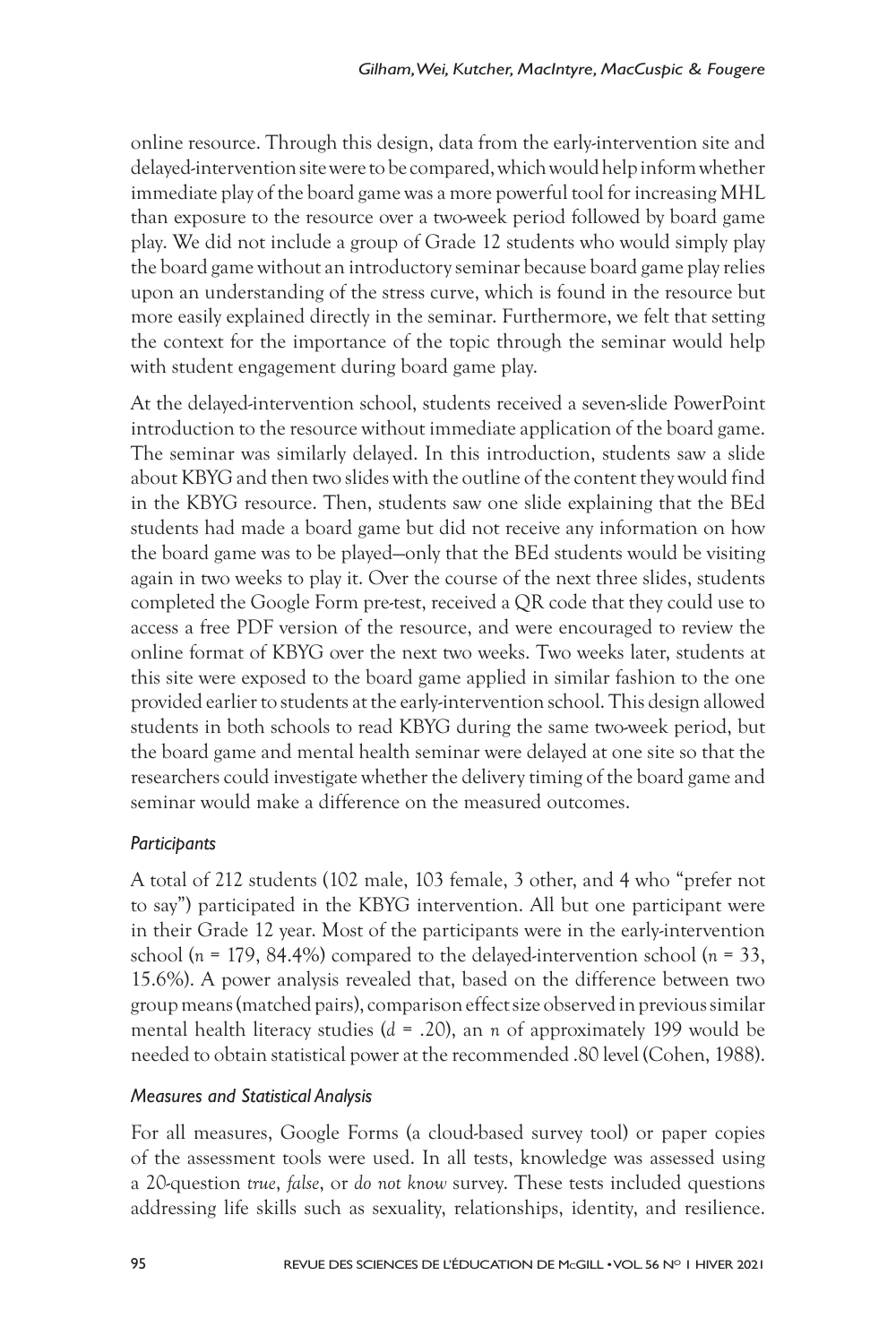They also included questions on mental health and related topics, such as sad feelings, stress, anxiety disorders, suicide, self-harm, and psychosis. Questions were designed by the resource developer based on the content of KBYG and reviewed by mental health researchers, educators, and Grade 12 students, therefore demonstrating face validity. A principal component analysis was conducted on the 20-item questionnaire with varimax for factor loading using the baseline data. Factors with eigenvalues greater than 1 were kept, resulting in four factors: factor 1 addressing identity, spirituality, stress, self-esteem, and feelings; factor 2 addressing specific mental disorders; factor 3 addressing learning styles; and factor 4 addressing sleep. These four factors combined accounted for 57.83% variances. The internal consistency reliability of the questionnaire was  $\mathbb{I} = .079$ for the current sample. Students were encouraged to check the *do not know* option rather than guessing to reduce false-correct answers. A correct response received a score of 1, and an incorrect or *do not know* response received a score of 0, with a total maximum score of 20 and minimum score of 0 for the knowledge outcome.

Participants completed the 20 knowledge questions at all three time points. On the post and follow-up tests, the measure of readiness for post-secondary life consisted of five questions to assess participants' perception of preparedness / readiness for post-secondary life, given their participation in the KBYG seminar and board game. Students chose one of six possible responses on a Likert rating scale, ranging from *strongly disagree* to *strongly agree*. Similarly, a three-question measure of perceived benefit was created using the same six-point Likert scale (see Appendix for all measures).

Data were analyzed using the Statistical Package for the Social Sciences (SPSS) 24. Knowledge scores were compared between pre-, post-, and follow-up tests using paired samples *t*-tests. ANCOVAs were used to further analyze the effects of gender, school, and previous mental health training on post-test and followup scores, using pre-test scores as a covariate. The significance level was set at  $\alpha$  = .05 for all data analysis. Bonferroni correction was applied to paired samples *t*-tests for a significance level of α = .025.

## RESULTS

## *Knowledge*

Participants completed knowledge surveys:

- before participating (a pre-test,  $n = 161$ );
- immediately after (a post-test,  $n = 54$ ); and
- after a one-month period (a follow-up test,  $n = 95$ ).

Paired sample *t*-tests were applied to examine differences in whole-group knowledge scores from pre- to post-test and from pre- to follow-up test (47 days for the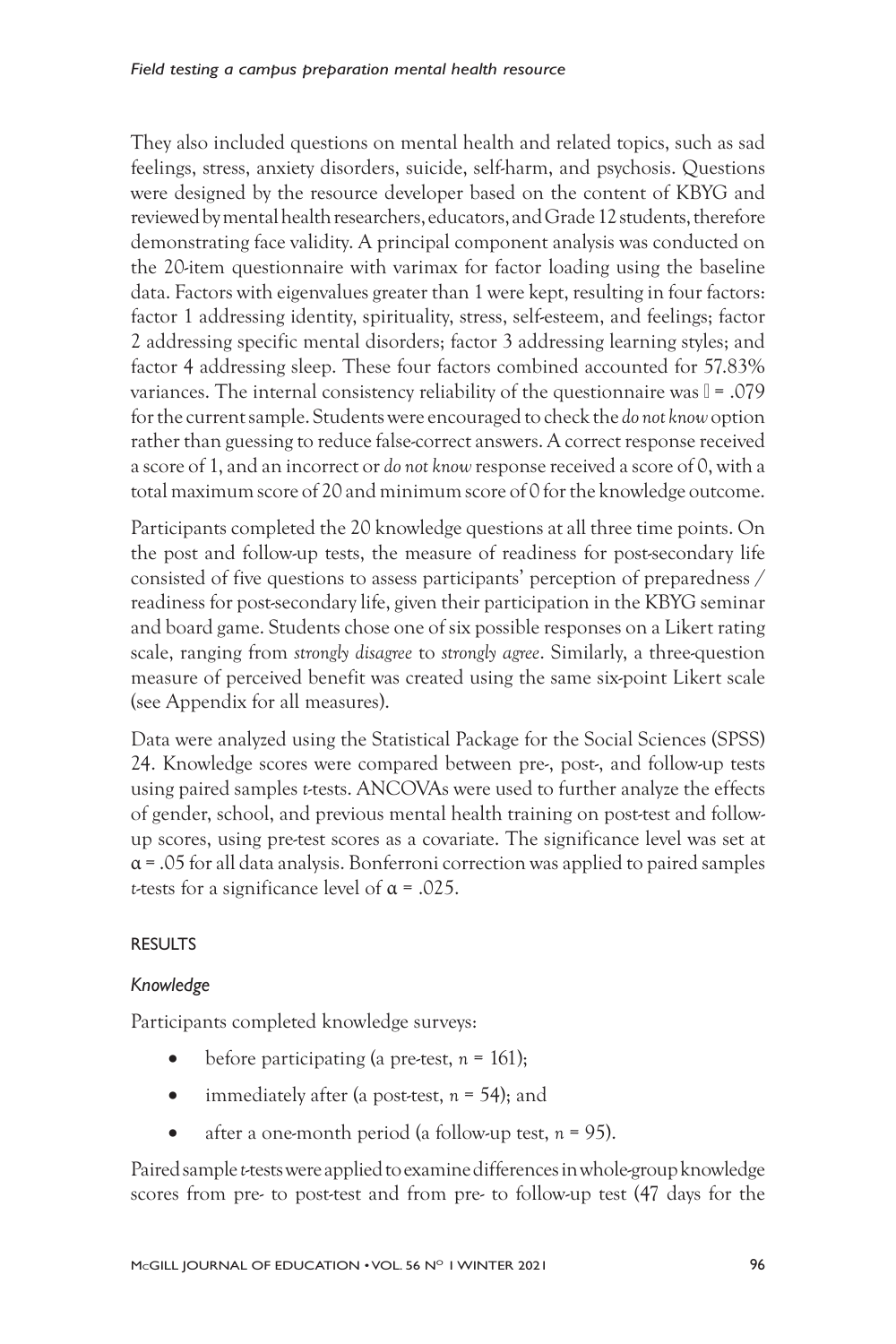delayed-intervention school, 39 days for early-intervention school). At pre-test, participants' mean score was *M* = 12.26 (61.30% correct, *SD* = 3.57, *n* = 161) out of a possible maximum score of 20. At post-test, the mean score had increased non-significantly to *M* = 12.29 (61.45% correct, *SD* = 3.93, *n* = 38, *t*(37) = –.070, *p* = .944, *d* = .008). Follow-up knowledge scores increased significantly compared to pre-test scores with  $M = 13.32$  (66.60% correct,  $SD = 4.22$ ) from the pre-test (*M* = 12.31, 61.55%, *SD* = 3.83, *n* = 68) scores, *t*(67) = –3.28, *p* = .002, *d* = .251.

Another set of paired sample *t*-tests was used to further examine knowledge scores within each of the two schools studied. For the delayed-intervention school, the mean knowledge scores remained the same for the pre-test (*M* = 12.92, 64.60% correct, *SD* = 3.07, *n* = 25) and post-test (*M* = 12.92, 64.60% correct, *SD* = 3.74), *t*(24) = 0.00, *p* = 1.000, *d* = .000. In contrast, average pre-test knowledge score (*M* = 12.66, 63.30% correct, *SD* = 3.84, *n* = 50) showed a significant increase to *M* = 13.80 (69.00%, *SD* = 4.17, *n* = 50) during follow-up testing, *t*(49) = –3.02, *p* = .004, *d* = .284. However, for the early-intervention school, no significant improvement was seen in knowledge scores between pre-test (*M* = 11.00, 55.00% correct, *SD* = 4.22, *n* = 13) and post-test (*M* = 11.08, 55.40% correct, *SD* = 4.15, *t*(12) = –0.23, *p* = .819, *d* = .019). This also held true for the pre-test (*M* = 11.33, 56.65% correct, *SD* = 3.74, *n* = 18) and follow-up (*M* = 12.00, 60.00% correct,; SD = 4.20) knowledge scores, *t*(17) = –1.29, *p* = .215, *d* = .168.

One-way ANCOVAs were performed on the whole sample to identify any significant differences between pre-, post-, and follow-up knowledge scores when considering gender, school attended, and previous mental health training, while controlling for pre-test scores. Unfortunately, only 24 participants could be matched at all three time points. Reasons for this significant drop in matched surveys include students not taking seriously the need to complete the identifying information consistently and accurately at the top of each survey and a miscommunication in one school, which led to a significant drop in participants in a post-survey. No significance was found between gender with post-test knowledge scores,  $F(1, 35) = 1.05$ ,  $p = .312$ ,  $n^2 = .029$ ; or with follow-up knowledge scores,  $F(1, 65) = 1.06$ ,  $p = .307$ ,  $p^2 = .016$ . School site was also found to have no significant effect on post-test scores, *F*(1, 35) = 0.02,  $p = .878$ ,  $p^2 = .001$ ; or on follow-up scores,  $F(1, 65) = 0.83$ ,  $p = .367$ ,  $p^2 = .013$ . Concurrently, previous exposure to mental health training had no significant effect on post-test knowledge scores,  $F(1, 35) = 0.11$ ,  $p = .740$ ,  $n^2 = .003$ ; or the follow-up knowledge scores,  $F(1, 65) = 0.04$ ,  $p = .841$ ,  $n^2 = .001$ . See Table 1 for means and comparisons.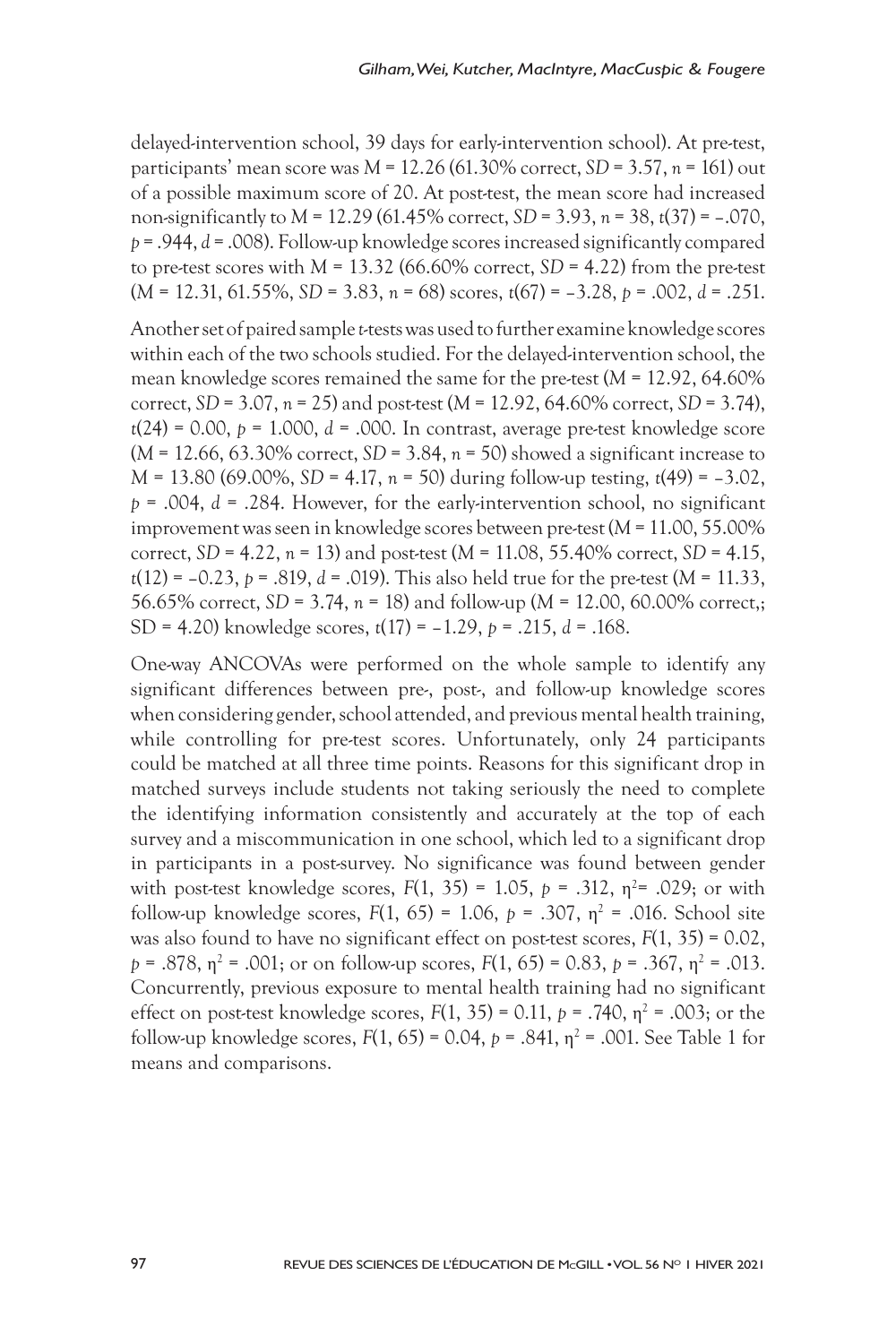|               | Gender          |                 |                         | School          |                 | Previous MH<br>Training |                 |
|---------------|-----------------|-----------------|-------------------------|-----------------|-----------------|-------------------------|-----------------|
|               | Male            | Female          | Prefer<br>not to<br>say | Delayed         | Early           | Yes                     | N <sub>o</sub>  |
| Pre-test      | 11.45<br>(4.10) | 12.60<br>(3.84) | 9.25<br>(4.71)          | 12.08<br>(4.06) | 11.31<br>(3.78) | 13.50<br>(3.02)         | 10.22<br>(4.31) |
| Post-test     | 11.11<br>(4.13) | 13.35<br>(3.51) |                         | 12.92<br>(3.74) | 11.08<br>(4.15) | 13.72<br>(3.29)         | 11.00<br>(4.09) |
| Follow-<br>up | 12.00<br>(5.27) | 14.00<br>(3.45) |                         | 13.80<br>(4.17) | 12.00<br>(4.20) | 14.50<br>(3.52)         | 11.83<br>(4.62) |

TABLE 1. *Means and Standard Deviations for Pre-Test and Follow-Up Knowledge Scores (Gender, School, Previous MH Training)*

#### *Post-Secondary Readiness, Perceived Benefits, and Recommendations*

Overall, after receiving KBYG, 52% of participants stated that they felt "more" to "very much more" ready for post-secondary schooling; however, 10% reported feeling "less" ready. This changed to 39% (ready or more ready) and 13% (less ready), respectively, at follow-up. At post-test, 68% reported "agree" or "strongly agree" that other Grade 12 students would benefit from a similar exposure. This remained relatively constant at 62% at follow-up.

Participants' responses to the statement "I would recommend Know Before You Go to my friends who are thinking about going to university or college" demonstrated that 47 out of 66 participants (72%) would recommend KBYG to their friends at post-test, compared to 53% (*n* = 52 out of 99) at follow-up.

#### **DISCUSSION**

This is the first study to evaluate the impact of KBYG, a campus preparation mental health resource designed to assist youth in their transition from high school to post-secondary school life. We found that participant knowledge about mental health and life skills did not improve at post-test but was enhanced significantly by the one-month follow-up test after the intervention, this when aggregating data from both schools. Further analysis showed that student knowledge at the delayed-intervention school improved at follow-up, but not with the early-intervention school. These results when taken together may suggest that knowledge uptake may take some time, especially when presenting this type of information to high school students. It is also possible that further schoolbased instruction on mental health literacy occurred post-KBYG intervention.

Furthermore, the delivery format may have played an important role in influencing participants understanding of the content of KBYG. In the early-intervention school, we introduced the KBYG resource and played the game at the same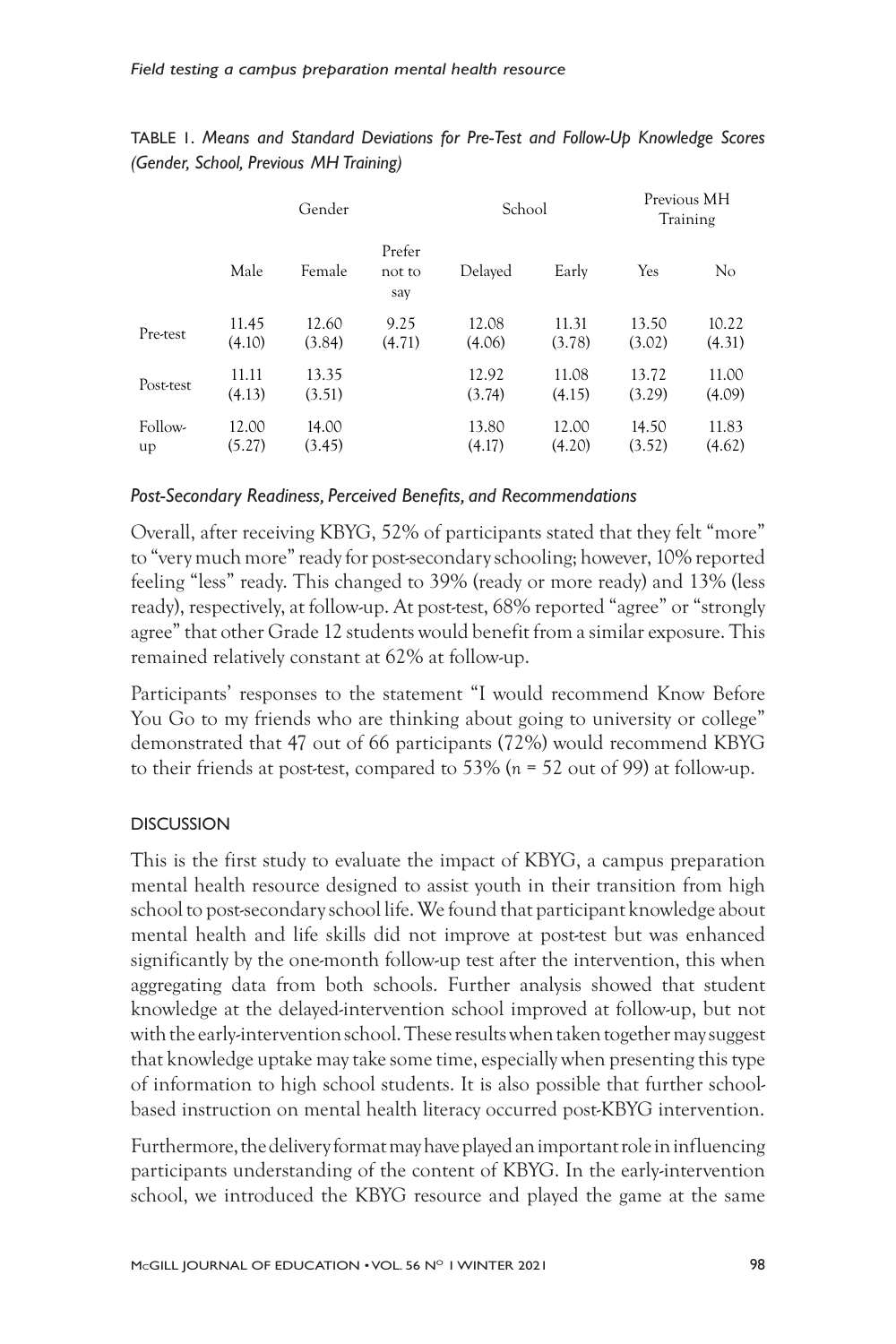time. In the delayed-intervention school, we introduced the KBYG resource and two weeks later played the game. This means that the students in the delayedintervention school had two weeks to become familiar with the KBYG resource prior to engaging with the game. The school guidance counsellor encouraged students to review KBYG on their own time; however, no formal assignment was given by the educators to review the resource. Thus, a self-directed reading followed by a group game activity may have greater impact on the outcome measures selected than just a game intervention plus introduction alone. This finding suggests that having students engage with the resource over time might be more pedagogically impactful than a one-time introduction.

We found that a high percentage of students (52%) reported they were more ready for post-secondary school life at post-test, albeit with a drop to 39% at one-month follow-up. It is essential to note this is a very high percentage of readiness resulting from a 90-minute game-oriented session plus a voluntary reading of KBYG. It implies that an MHL intervention with embedded life skills may be a useful resource for Grade 12 students during this significant life transition stage. Further, 68% of students considered KBYG a beneficial resource for other Grade 12 students and 72% would recommend it to others. These results are in the same positive direction as our findings that student knowledge about mental health improved as well as potential benefits of sharing information about KBYG with others. These findings are also consistent with our previous research on the impact of similar MHL resources created specifically for first-year post-secondary students (Gilham et al., 2018; Kutcher, Wei, & Morgan, 2015; Potvin-Boucher et al., 2010).

## **CONCLUSION**

This is the first field test of KBYG. We used a unique intervention to introduce the resource to a sample of Grade 12 students (short seminar and board game play) in two rural high schools in Atlantic Canada. This intervention demonstrated some positive albeit modest outcomes across several measures related to MHL and post-secondary schooling preparation. The intervention increased the Grade 12 students' knowledge of mental health and participants demonstrated relatively high perceived sense of preparedness for post-secondary education. They regarded KBYG as being of benefit to them and were even likely to recommend KBYG to their peers.

However, prior to further use of this resource, additional studies are needed. Because of the small sample size in the present study (*n* = 24–50), limited statistical power may have played a role in limiting the significance of some of the statistical comparisons conducted. Future studies may focus on the impact of KBYG with student samples from different locations with other demographic characteristics and varied ways of introducing the resource (e.g., via online tutorial). A more thematic teaching unit for use with the resource and having students engage with it over time might be more pedagogically impactful than a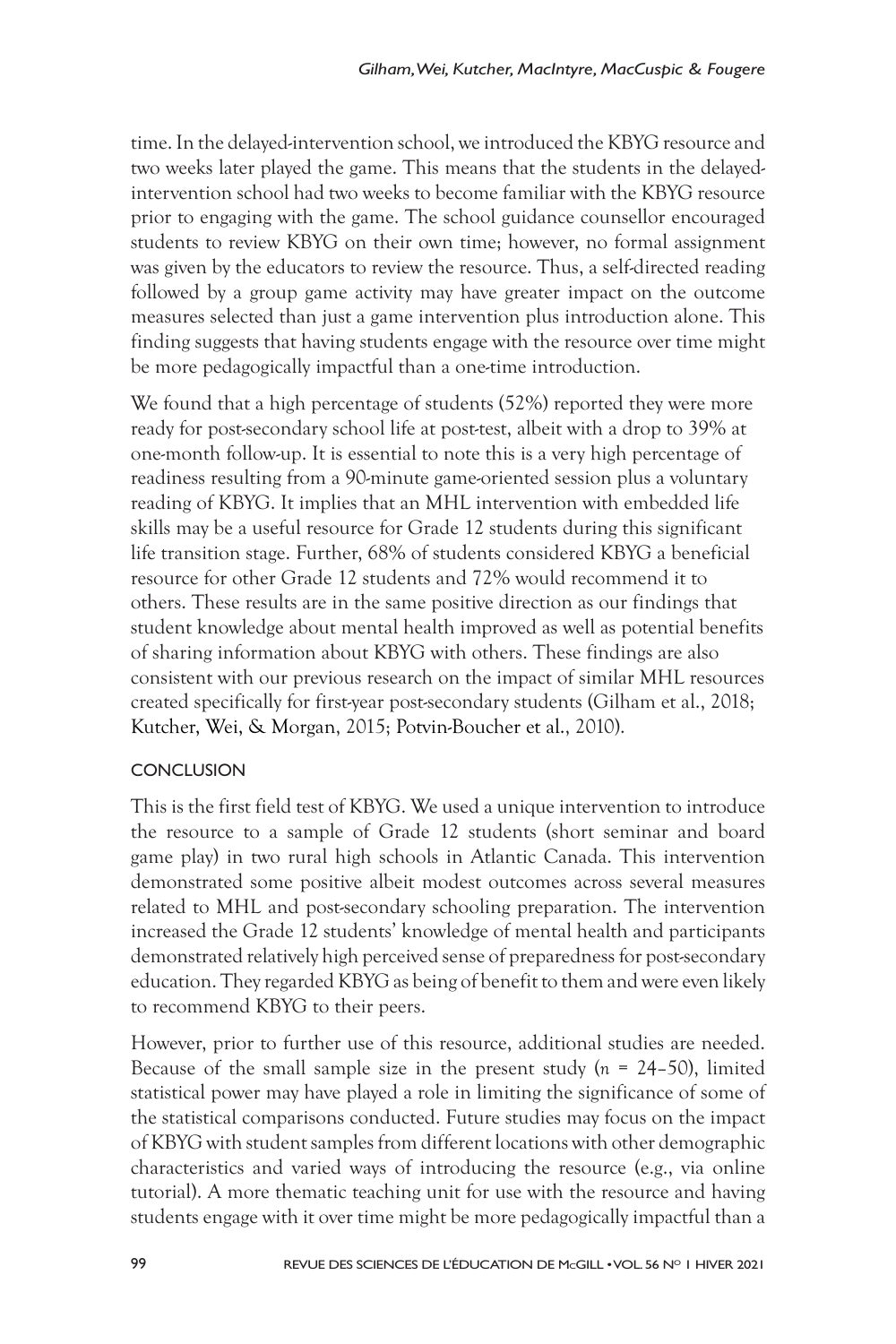one-time introduction. The impact of the KBYG resource on parents as partners in their child's transition process should also be determined. Should such other applications prove promising, larger cluster-controlled studies could be considered as well as investigations into the process of implementation. Some of the above additional investigations are currently underway or are being planned.

KBYG was created to support students through both the challenges and opportunities they face in the transition from high school to post-secondary settings. Given that the onset of most major mental disorders occurs during the ages young people attend high school and post-secondary school, and because young people may not be able to recognize whether the emotional and cognitive conditions they are experiencing could be due to a mental disorder that requires assistance, we believe KBYG is a much-needed resource. This pilot evaluation resulted in an increase in the Grade 12 students' knowledge of mental health and a relatively high perceived sense of preparedness for post-secondary education. Furthermore, the students were likely to recommend KBYG to their peers. Given this, the KBYG resource holds promise for easing the challenges often experienced by youth making the transition from Grade 12 to post-secondary settings.

#### ACKNOWLEDGEMENTS

Thanks to the team of Bachelor of Education students at St. Francis Xavier University and educators from the Strait Regional Centre for Education who assisted us with this project.

#### REFERENCES

American College Health Association. (2017). *American College Health Association-National College Health Assessment II: Undergraduate student reference group data report*. https://www.acha.org/documents/ncha/ NCHA-II\_FALL\_2017\_REFERENCE\_GROUP\_DATA\_REPORT\_UNDERGRADS\_ONLY.pdf

Canadian Association of College & University Student Services and Canadian Mental Health Association. (2013). *Post-secondary student mental health: Guide to a systematic approach*. https://www. cacuss.ca/resources/publications-and-webinars.html#2013,%20Post-Secondary%20Student%20 Mental%20Health:%20A%20Guide%20to%20a%20Systemic%20Approach

Cohen, J. (1988). *Statistical power analysis for the behavioral sciences* (2nd ed.)*.* Lawrence Erlbaum.

Ettner, S.L., Frank, R.G., & Kessler, R.C. (1997). The impact of psychiatric disorders on labor market outcomes. *Industrial and Labor Relations Review*, *51*(1), 64–81. https://doi. org/10.1177/001979399705100105

Giamos, D., Lee, A. Y. S., Suleiman, A., Stuart, H., & Chen, S. P. (2017). Understanding campus culture and student coping strategies for mental health issues in five Canadian colleges and universities. *Canadian Journal of Higher Education/Revue canadienne d'enseignement supérieur*, *47*(3), 136–151.

Gilham, C., Austen, E. L., Wei, Y., & Kutcher, S. (2018). Improving mental health literacy in postsecondary students: Field testing the feasibility and potential outcomes of a peer-led approach. *Canadian Journal of Community Mental Health*, *37*(1), 1–12.

Gulliver, A., Griffiths, K.M., & Christensen, H. (2010). Perceived barriers and facilitators to mental health help-seeking in young people: A systematic review. *BMC Psychiatry*, *10*, 113. https://doi. org/10.1186/1471-244X-10-113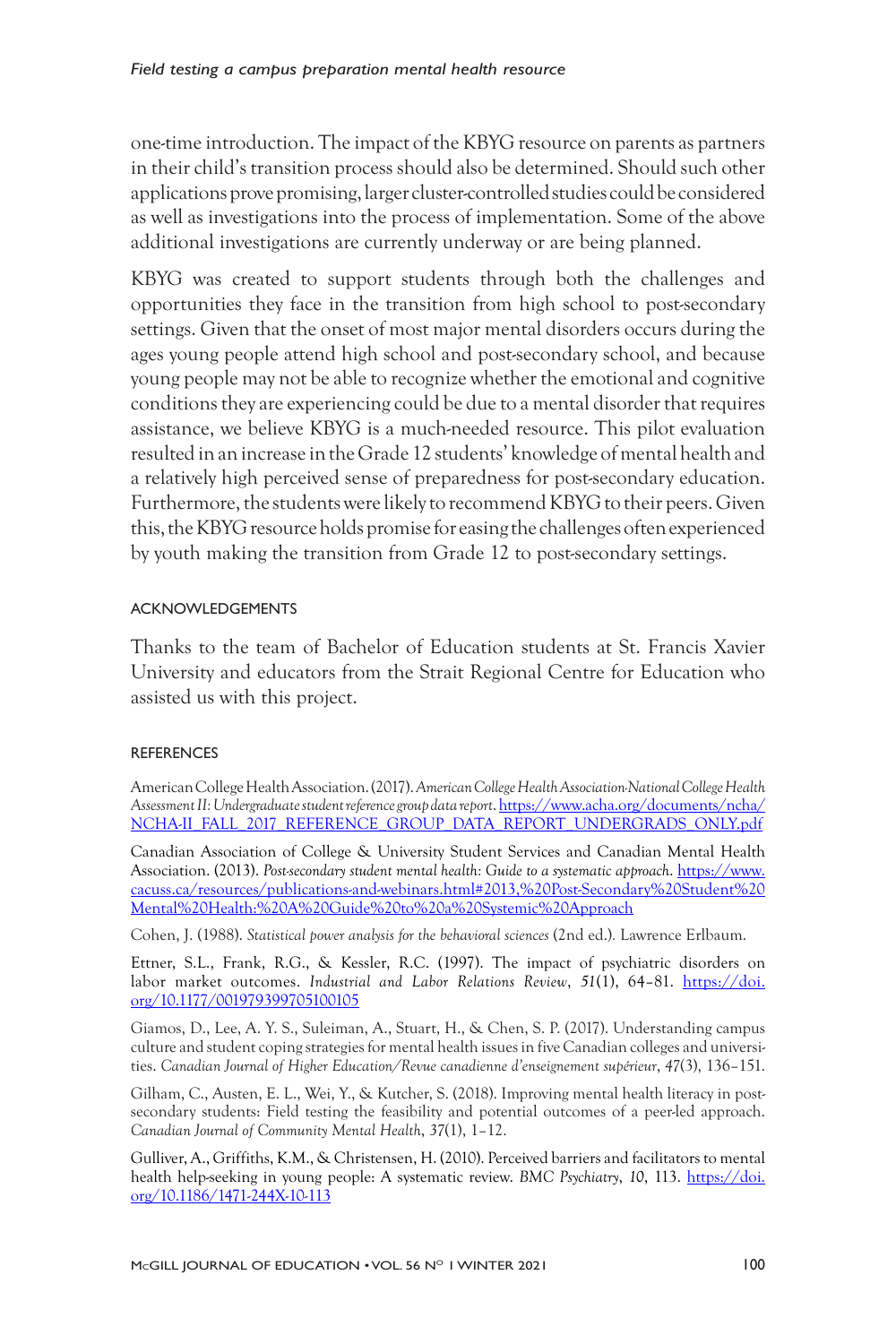Hemming, K., Haines, T. P., Chilton, P. J., Girling, A. J., & Lilford, R. J. (2015). The stepped wedge cluster randomized trial: Rationale, design, analysis, and reporting. *British Medical Journal*, *350*(h391). https://doi.org/10.1136/bmj.h391

Holmes, A., Silvestri, R., & Kostakos, M. (2011). *The impact of mental health problems in the community college student population*. Higher Education Quality Council of Ontario.

Hussey, M.A., & Hughes, J. P. (2007). Design and analysis of stepped wedge cluster randomized trials. *Contemporary Clinical Trials*, *28*(2), 182–191. https://doi.org/10.1016/j.cct.2006.05.007

Jorm, A. F., & Kitchener, B. A. (2011). Noting a landmark achievement: Mental health first aid training reaches 1% of Australian adults. *Australian & New Zealand Journal of Psychiatry*, *45*(10), 808–813. https://doi.org/10.3109/00048674.2011.594785

Kelly, C., Jorm, A., &Wright, A. (2007). Improving mental health literacy as a strategy to facilitate early intervention of mental disorders. *Medical Journal of Australia*, 187(S7), s26-30. https://doi. org/10.5694/j.1326-5377.2007.tb01332.x

Kessler, R. C., Berglund, P., Demler, O., Jin, R., Merikangas, K. R., & Walters, E. E. (2005). Lifetime prevalence and age-of-onset distributions of DSM-IV disorders in the National Comorbidity Survey Replication. *Archives of General Psychiatry*, *62*(6), 593–602. https://doi.org/10.1001/archpsyc.62.6.593

Kessler, R. C., Amminger, G. P., Aguilar-Gaxiola, S., Alonso, J., Lee, S., & Üstün, T. B. (2007). Age of onset of mental disorders: A review of recent literature. *Current Opinion in Psychiatry*, *20*(4), 359–364. https://doi.org/10.1097/YCO.0b013e32816ebc8c

Kutcher, S., Wei, Y., & Morgan, C. (2015). Mental health literacy in postsecondary students. *Health Education Journal*, *75*(6). https://doi.org/10.1177/0017896915610144

Kutcher, S., Wei, Y., & Morgan, C. (2015). Successful application of a Canadian mental health curriculum resource by usual classroom teachers in significantly and sustainably improving student mental health literacy. *Canadian Journal of Psychiatry*, *60*(12), 580–586. https://doi. org/10.1177/070674371506001209

Kutcher, S., Wei, Y., Costa, S., Gusmao, R., Skokauskas, N., & Sourander, A. (2016). Enhancing mental health literacy in young people. *European Child Adolescent Psychiatry*, *25*(6), 567–569. https:// doi.org/10.1007/s00787-016-0867-9

Kutcher, S., Wei, Y. & Coniglio, C. (2016). Mental health literacy: Past, present and future. *The Canadian Journal of Psychiatry*, *61*(3), 154–158. https://doi.org/10.1177/0706743715616609

Larsen, T. K., Melle, I., Auestad, B., Haahr, U., Joa, I., Johannessen, J.O., Opjordsmoen, S., Rund, B.R., Rossberg, J.I., Simonsen, E., Vaglum, P., Eriis, S., & McGlashan, T. (2011). Early detection of psychosis: Positive effects on 5-year outcome. *Psychological Medicine*, *41*, 1461–1469. https://doi. org/10.1017/S0033291710002023

Mann, J. J. (2002). A current perspective of suicide and attempted suicide. *Annals of Internal Medicine*, *136*(4), 302–311. https://doi.org/10.7326/0003-4819-136-4-200202190-00010

McGorry, P. D., Purcell, R., Goldstone, S., & Amminger, P. (2011). Age of onset and timing of treatment for mental and substance use disorders: Implications for preventive intervention strategies and models of care. *Current Opinion in Psychiatry*, *24*, 301–306. https://doi.org/10.1017/ S2045796011000746

McLuckie, A., Kutcher, S., Wei, Y., & Weaver, C. (2014). Sustained improvements in students' mental health literacy with use of a mental health curriculum in Canadian schools. *BMC Psychiatry*, *14*(1), 379. https://doi.org/10.1186/s12888-014-0379-4

Milin, R., Kutcher, S., Lewis, S., Walker, S., Wei, Y., Ferrill, N., & Armstrong, M. (2016). Impact of a mental health curriculum on knowledge and stigma among high school students: A randomized controlled trial. *Journal of American Academy of Child and Adolescent Psychiatry*, *55*(5), 383–391. https://doi.org/10.1016/j.jaac.2016.02.018

Mojtabai, R., Stuart, E, A., Hwang, I., Eaton, W. W., Sampson, N., & Kessler, R. C. (2015). Long-term effects of mental disorders on educational attainment in the National Comorbidity Survey ten-year follow-up. *Social Psychiatry and Psychiatric Epidemiology*, *50*, 1577–1591. https://doi. org/10.1007/s00127-015-1083-5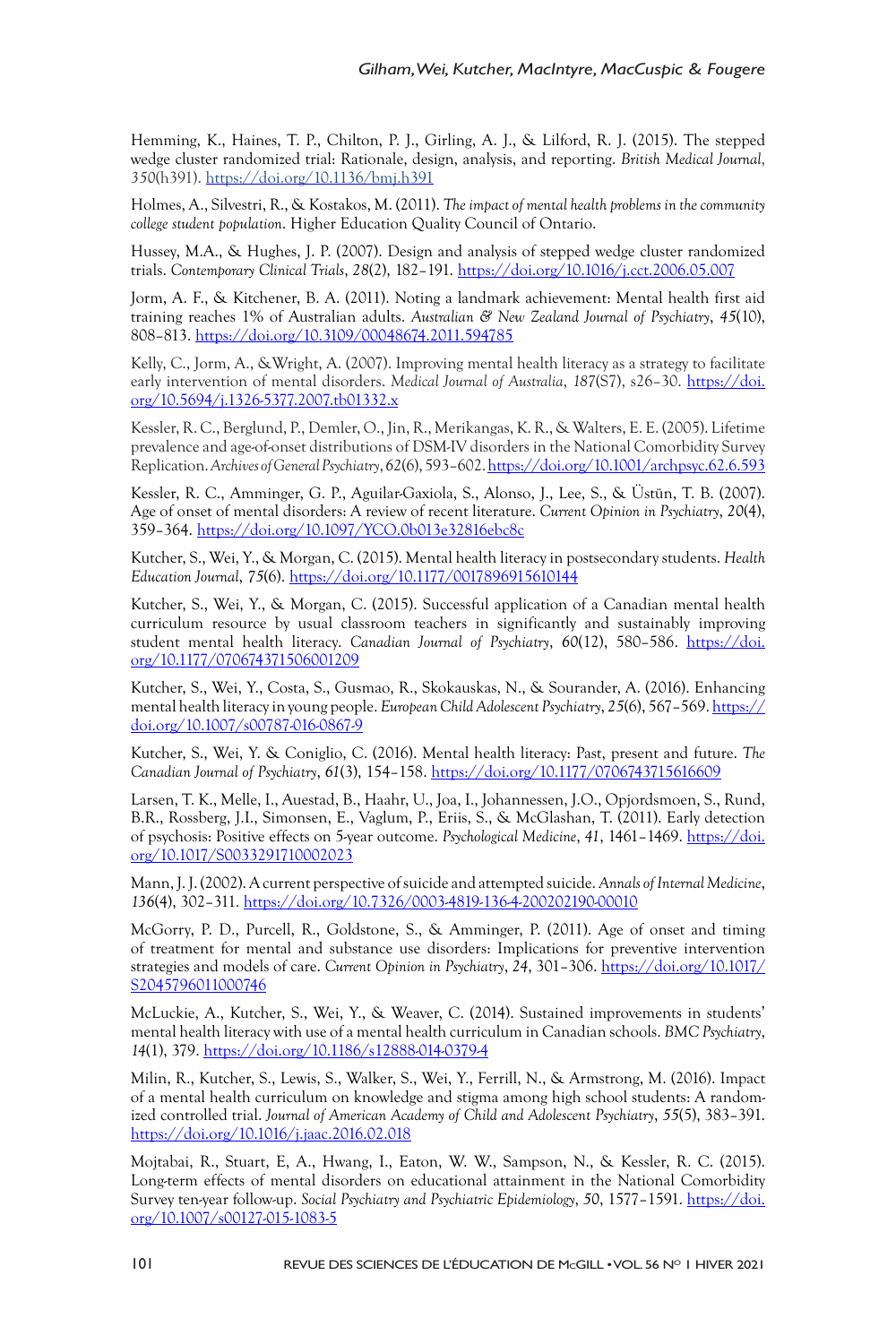Navaneelan, T. (2012, July). *Suicide rates: An overview*. Statistics Canada, Catalogue no. 82–624–X. http://www.statcan.gc.ca/pub/82-624-x/2012001/article/11696-eng.pdf

Perkins, D. O., Gu, H., Boteva, K., & Lieberman, J. A. (2005). Relationship between duration of untreated psychosis and outcome in first-episode schizophrenia: A critical review and meta-analysis. *American Journal of Psychiatry*, *162*(10), 1785–1804. https://doi.org/10.1176/appi.ajp.162.10.1785

Potvin-Boucher J, Szumilas M, Sheikh T, Kutcher S (2010). Transitions: a mental health literacy program for post-secondary students. *Journal of College Student Development, 51*(6), 723–727

Prince, J. P. (2015). University student counseling and mental health in the United States: Trends and challenges. *Mental Health&Prevention*, *3*(1–2), 5–10. https://doi.org/10.1016/j.mhp.2015.03.001

Ravindran, A., Herrera, A., da Silva, T., Henderson, J., Castrillo, M.,& Kutcher, S. (2018). Evaluating the benefits of a youth mental health curriculum for students in Nicaragua: A parallel-group, controlled pilot investigation. *Global Mental Health*, 5, 1–12. http://dx.doi.org/doi:10.1017/gmh.2017.27

Reavley, N. J., McCann, T. V., & Jorm, A. F. (2012). Actions taken to deal with mental health problems in Australian higher education students. *Early Intervention in Psychiatry*, *6*(2), 159–165. https://doi.org/10.1111/j.1751-7893.2011.00294.x

Rickwood, D., Deane F. P., Wilson, C. J., & Ciarrochi, J., (2005). Young people's help-seeking for mental health problems. *Australian e-Journal for the Advancement of Mental Health*, *4*(3), 1–34. https:// doi.org/10.5172/jamh.4.3.218

Ross, A. M., Hart, L. M., Jorm, A. F., Kelly, C. M., & Kitchener, B. A. (2012). Development of key messages for adolescents on providing basic mental health first aid to peers: A Delphi consensus study. *Early Intervention in Psychiatry*, *6*(3), 229–238. https://doi.org/10.1111/j.1751-7893.2011.00331.x

Scott, D., & Happell, B. (2011). The high prevalence of poor physical health and unhealthy lifestyle behaviors in individuals with severe mental illness. *Issues in Mental Health Nursing*, *32*(9), 589–597. https://doi.org/10.3109/01612840.2011.569846

Storrie, K., Ahern, K., & Tuckett, A. (2010). A systematic review: Students with mental health problems — A growing problem. *International Journal of Nursing Practice*, *16*(1), 1–6. https://doi. org/10.1111/j.1440-172X.2009.01813.x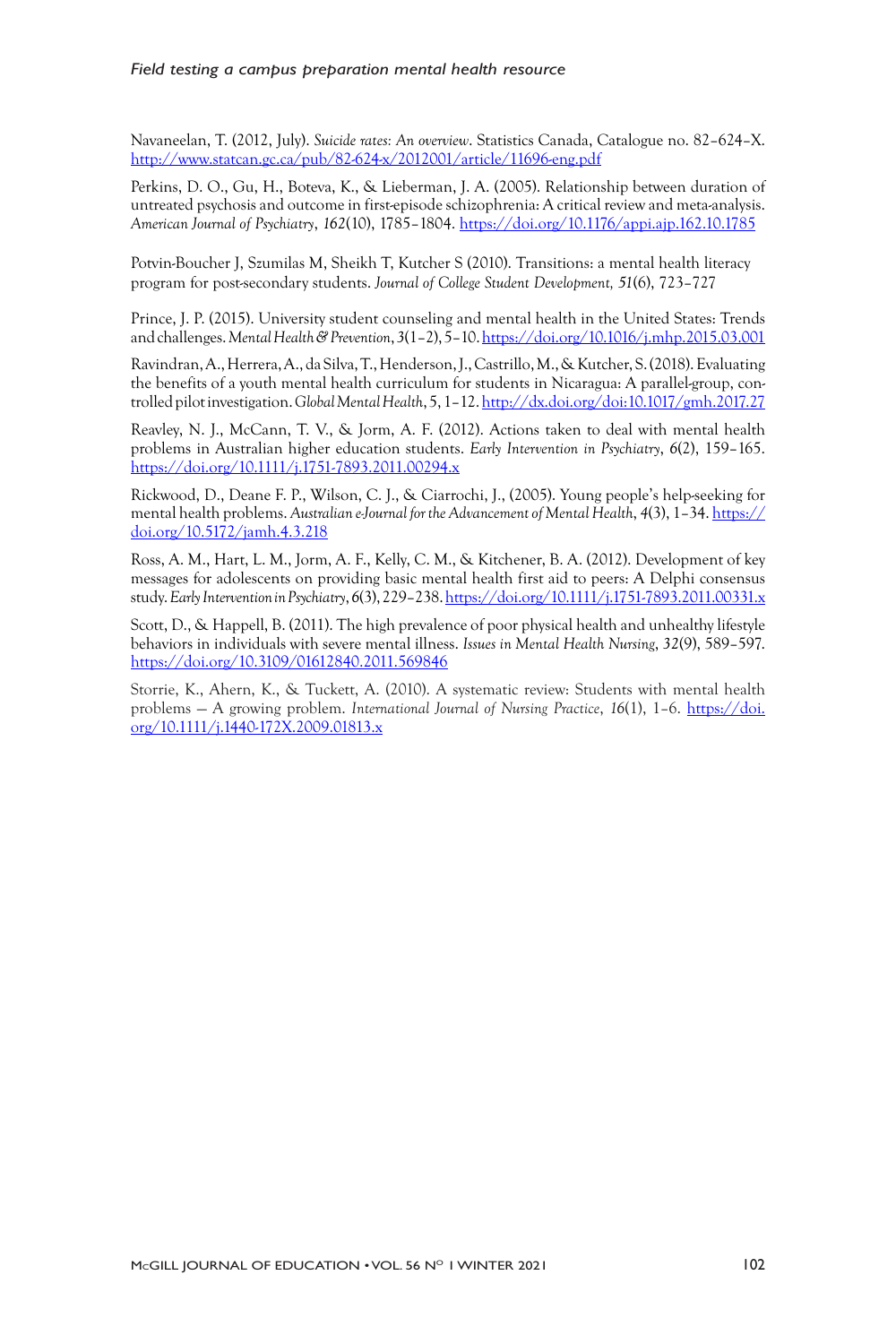#### APPENDIX

*Know Before You Go*: Information Quiz

To help us match your anonymous responses between surveys done at the start and end of this research, please tell us:

a) The name of your first pet:  $\frac{1}{2}$ 

b) The month you were born: \_\_\_\_\_\_\_\_\_\_

c) Your postal code: \_\_\_\_\_\_\_\_\_\_

d) Your shoe size: \_\_\_\_\_\_\_\_\_\_

e) The last two digits / numbers of your cell phone: \_\_\_\_\_\_\_\_\_

Today's date: \_\_\_\_\_\_\_\_\_\_

What district is your school in?: \_\_\_\_\_\_\_\_\_\_

Gender: Male: Female: Cther:

What grade are you currently in?:

Have you received any courses / sessions on mental health? Yes: No:

If you have received any course / session on mental health, please specify what it is: \_\_\_\_\_\_\_\_\_\_

Section A: For each of the following statements, select *true*, *false*, or *do not know* by marking an X in the appropriate box.

| Question                                                                                                                                                                               | True | False | Do Not<br>Know |
|----------------------------------------------------------------------------------------------------------------------------------------------------------------------------------------|------|-------|----------------|
| Some types of common learning styles include<br>all of the following: auditory learning; tactile<br>learning; and productive learning.                                                 |      |       |                |
| Your usual sleep wake cycle may be an impor-<br>tant consideration when thinking about select-<br>ing your courses at university or college.                                           |      |       |                |
| Building resiliency means getting control of<br>your finances and using apps to manage your<br>worries.                                                                                |      |       |                |
| Having a partner who tries to control how you<br>dress, whom you are friends with, or what you<br>spend your money on may be a sign of being in<br>a potentially abusive relationship. |      |       |                |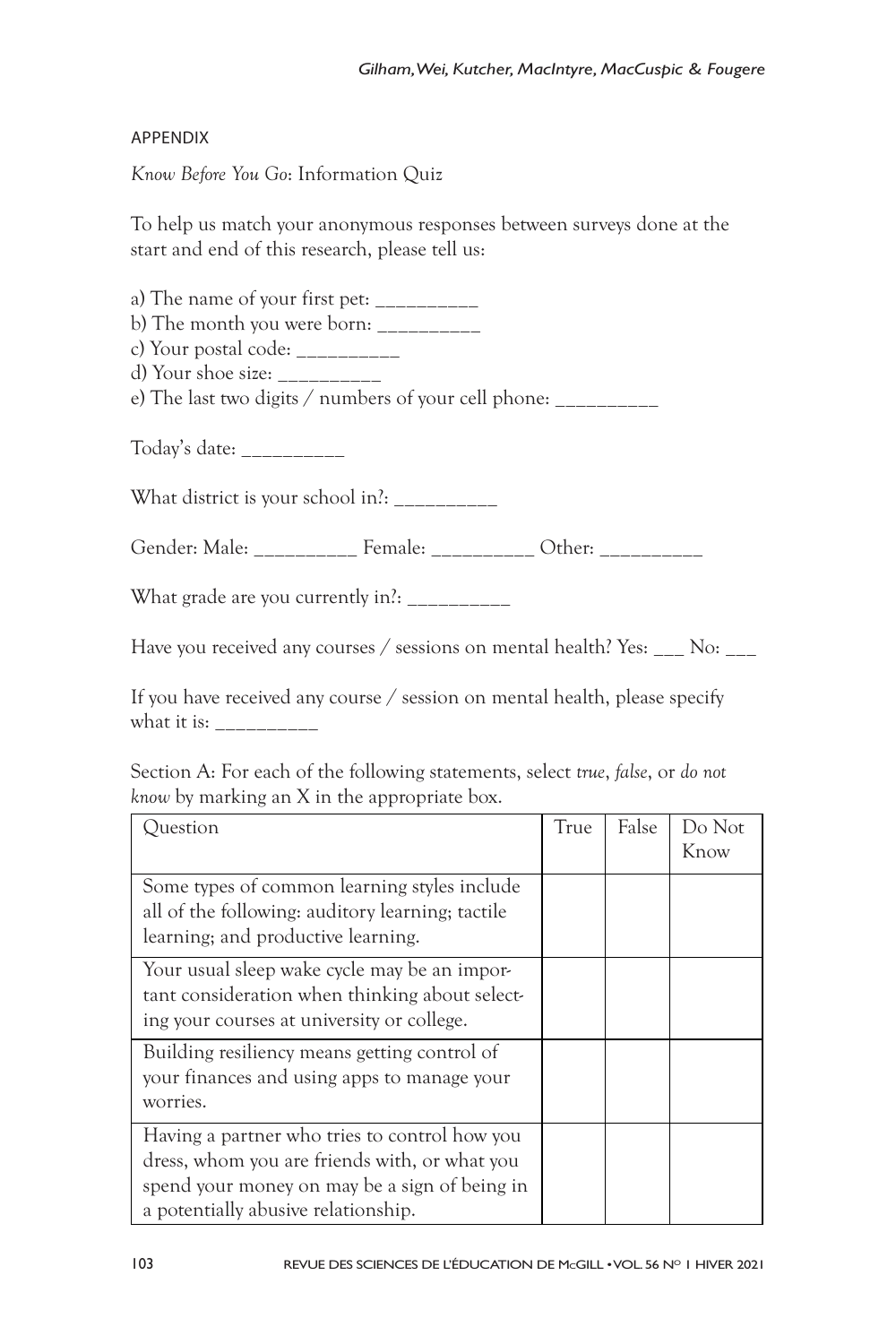| Solitude and loneliness are the same thing and     |  |  |
|----------------------------------------------------|--|--|
| can be best addressed by making new friends        |  |  |
| or keeping in touch with old friends.              |  |  |
| Most everyday stress is harmful to a person's      |  |  |
| health and should be avoided if possible.          |  |  |
| All of the following can influence a person's      |  |  |
| sexuality: culture; religion; family; and friends. |  |  |
| All of the different components of our identity    |  |  |
| are usually fully developed by age 20 and will     |  |  |
| not change as we get older.                        |  |  |
| Sexual consent is a concept used to manage         |  |  |
| and monitor student behaviour on campus and        |  |  |
| has no legal definition in Canada.                 |  |  |
| Craving drinking and having difficulty reduc-      |  |  |
| ing the amount you are drinking even if you        |  |  |
| want to are BOTH signs that a person may be        |  |  |
| misusing or abusing alcohol.                       |  |  |
| Social anxiety disorder includes intense em-       |  |  |
| barrassment in the presence of others PLUS         |  |  |
| avoidance of situations that put a person in the   |  |  |
| public spotlight.                                  |  |  |
| Spirituality and religion are two words used to    |  |  |
| mean the same thing: a belief in God or some       |  |  |
| other supreme being.                               |  |  |
| Feeling sad because you did not do well on an      |  |  |
| examination or because you have had a fight        |  |  |
| with a friend are signs that a person likely has   |  |  |
| mental disorder, perhaps depression.               |  |  |
| Since most people learn nothing from failure       |  |  |
| apart from getting low self-esteem, it is impor-   |  |  |
| tant to try and limit your chance of failing in    |  |  |
| academics and social activities.                   |  |  |
| Gender expression is a biologically hard-wired     |  |  |
| phenomenon that culture and society have           |  |  |
| limited influence on.                              |  |  |
| Most people who have lost someone close            |  |  |
| to them will grieve in the same way and will       |  |  |
| experience gradually diminishing emotional         |  |  |
| pain over time.                                    |  |  |
| The mental illness called schizophrenia usu-       |  |  |
| ally begins before age 25 years AND includes       |  |  |
| BOTH delusions and hallucinations.                 |  |  |
| Self-harm is usually a healthy coping strategy     |  |  |
| that helps people solve the problems in their      |  |  |
| lives.                                             |  |  |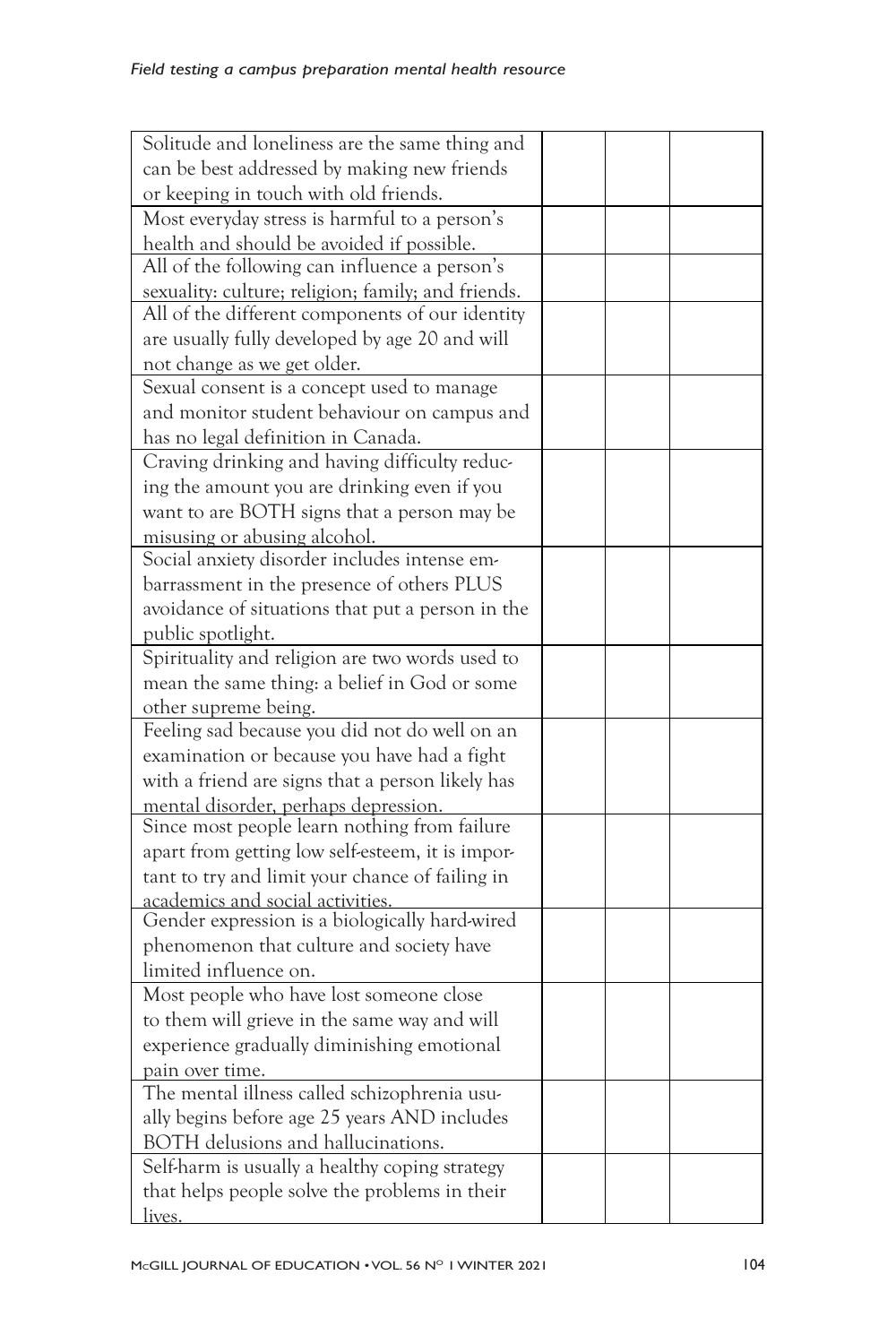| ALL of the following are ways to help you        |  |  |
|--------------------------------------------------|--|--|
| develop positive mental health: getting lots of  |  |  |
| exercise; getting between 8-9 hours of sleep per |  |  |
| night; organizing your daily activities.         |  |  |
| Cramming before a test or an examination in-     |  |  |
| stead of sleeping is a very good way of learning |  |  |
| the material you need to know.                   |  |  |

© Stan Kutcher, 2017

Section B: For each of the following statements, please mark an X in the box that you feel best describes your response toward the statement. Please select only one answer for each statement.

As a result of engaging with Know Before You Go, I am:

| Question      | Strongly | Disagree | Disagree | N <sub>ot</sub> | Agree | Strongly |
|---------------|----------|----------|----------|-----------------|-------|----------|
|               | Disagree | a lot    |          | sure            |       | Agree    |
| Less ready    |          |          |          |                 |       |          |
| for post-     |          |          |          |                 |       |          |
| secondary     |          |          |          |                 |       |          |
| school life   |          |          |          |                 |       |          |
| than before   |          |          |          |                 |       |          |
| Have about    |          |          |          |                 |       |          |
| the same      |          |          |          |                 |       |          |
| amount of     |          |          |          |                 |       |          |
| readiness for |          |          |          |                 |       |          |
| post-second-  |          |          |          |                 |       |          |
| ary school    |          |          |          |                 |       |          |
| life than     |          |          |          |                 |       |          |
| <b>before</b> |          |          |          |                 |       |          |
| More ready    |          |          |          |                 |       |          |
| for post-     |          |          |          |                 |       |          |
| secondary     |          |          |          |                 |       |          |
| school life   |          |          |          |                 |       |          |
| than before   |          |          |          |                 |       |          |
| Much more     |          |          |          |                 |       |          |
| ready for     |          |          |          |                 |       |          |
| post-second-  |          |          |          |                 |       |          |
| ary school    |          |          |          |                 |       |          |
| life than     |          |          |          |                 |       |          |
| before        |          |          |          |                 |       |          |